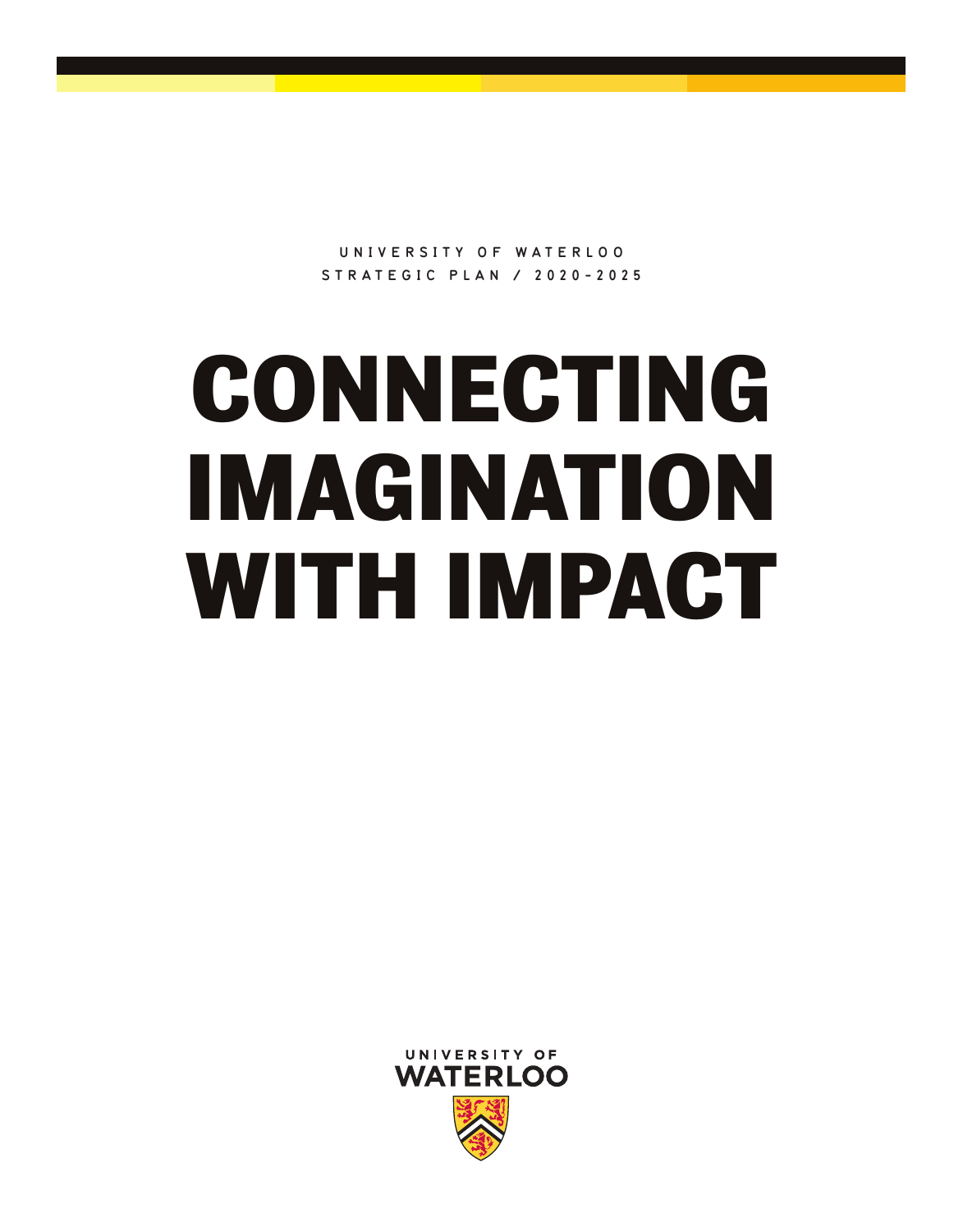## **WATERLOO IS BUILT FOR CHANGE**

### A new Waterloo plan for an era of rapid change.

It's tempting to call on the courage of our founders to introduce Waterloo's new strategic plan but my mind keeps turning to our first-year students.

They come here on the promise of a bright future. They live and learn with strangers for a time. Very quickly, they move beyond lecture halls into workplaces, relationships, laboratories, incubators and the field.

They choose to study at an institution that is fundamentally different from many universities in the world. They embrace a learning community deeply connected to the dynamism and disruptions of the real world.

We are launching this strategic plan at a time of rapid societal, technological and environmental change. Universities are being called to improve society and drive prosperity in a responsible way by challenging traditional models of education.

#### BUILT FOR CHANGE

The good news is Waterloo was built for change. Our willingness to take risks and embrace new approaches distinguished us from the beginning when we established our renowned co-operative education program and allowed entrepreneurial researchers to own their intellectual property.

Waterloo's co-operative education program has also created a vast network of employers that inspires learning and research while connecting Waterloo people to the immediate and long-term needs of industry and communities around the world. We believe Waterloo's unique approach to solving important problems – one that combines boundary-pushing research, experiential education and entrepreneurship – is how we contribute to society.

As much as our foundation is rock solid, we are not standing still.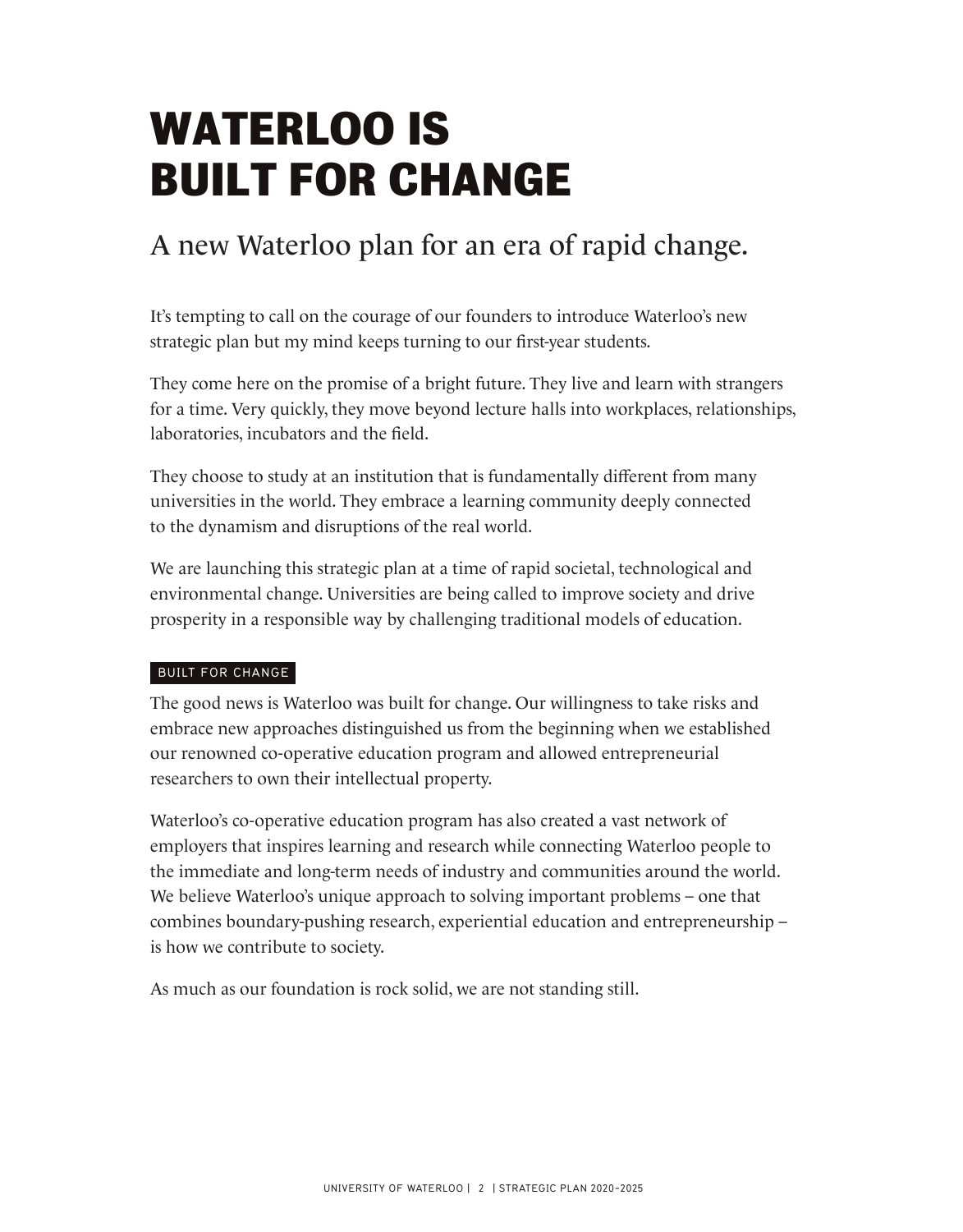#### THEMES FOR IMPACT

This strategic plan builds on our foundation in three intersecting themes for impact, all with local and global impact:

- $\overrightarrow{D}$  Developing talent for a complex future
- Advancing research for global impact
- Strengthening sustainable and diverse communities

We are committed to transforming how we teach and learn. We are committed to supporting fundamental research as well as collaboration across research disciplines. We will empower future-ready talent who will realize their fullest potential through richer student experiences that only Waterloo can provide. It is at the intersections of these three theme areas that Waterloo is uniquely positioned to produce talent and knowledge to drive societal, environmental and economic well-being.

We will leverage our global employer network to power international and interdisciplinary innovations as our brightest minds build relationships with policymakers, community members and business people from around the world. We know the most urgent issues of our time, from climate change to automation and an aging population, call us to work across disciplines.

#### CONNECTING TALENT AND KNOWLEDGE TO THE REAL WORLD

Consider again the courage of our first-year students. Early on in their studies we call on them to adapt to the uncertainties of the real world.

It's time for all of us to embrace their courage and leverage the advantages of our Waterloo culture to build the 21st-century model of a university: a place where talent and knowledge impact the complex, changing realities of our society, climate and the economy.

FERIDUN HAMDULLAHPUR PRESIDENT AND VICE-CHANCELLOR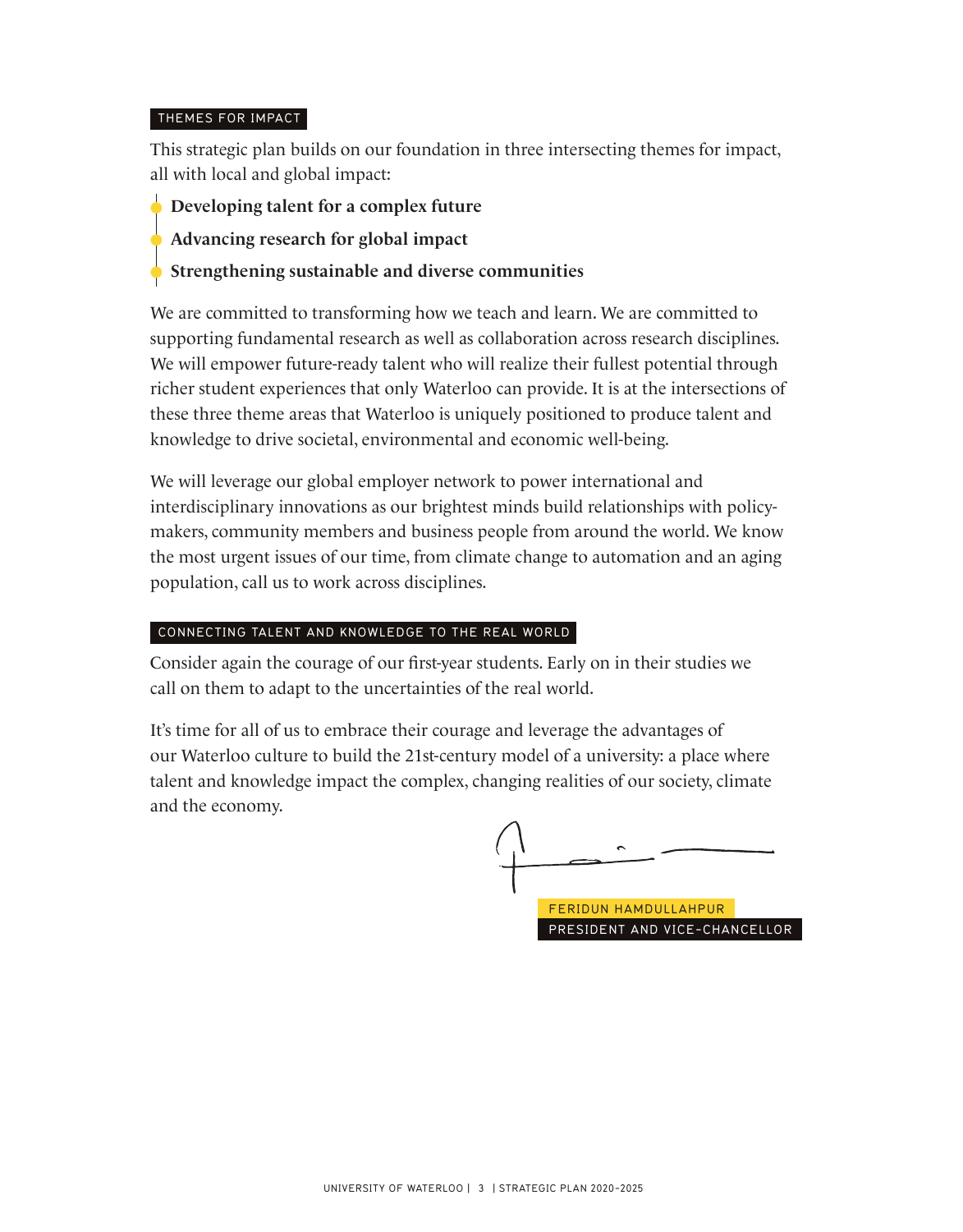### SIGNATURE COMMITMENTS

#### BY 2025, THE UNIVERSITY OF WATERLOO WILL:

- Build on our global leadership in co-operative education to provide every undergraduate and graduate student with expanded options in experiential learning.
- Empower students to leverage diverse learning experiences by creating more flexible learning pathways.
- Be a global powerhouse for commercializing research, developing new enterprises and supporting business growth.
- Leverage Waterloo's vast employer network and academic strengths to deliver a dynamic framework of learningintegrated work for professionals seeking to thrive and lead.
- Align our research strengths deliberately with important global challenges.
- Lead globally and nationally at the interface of society, health and technology.
	- Create a sustainable, supportive environment for living, learning, working and discovery that is worthy of our students and University community.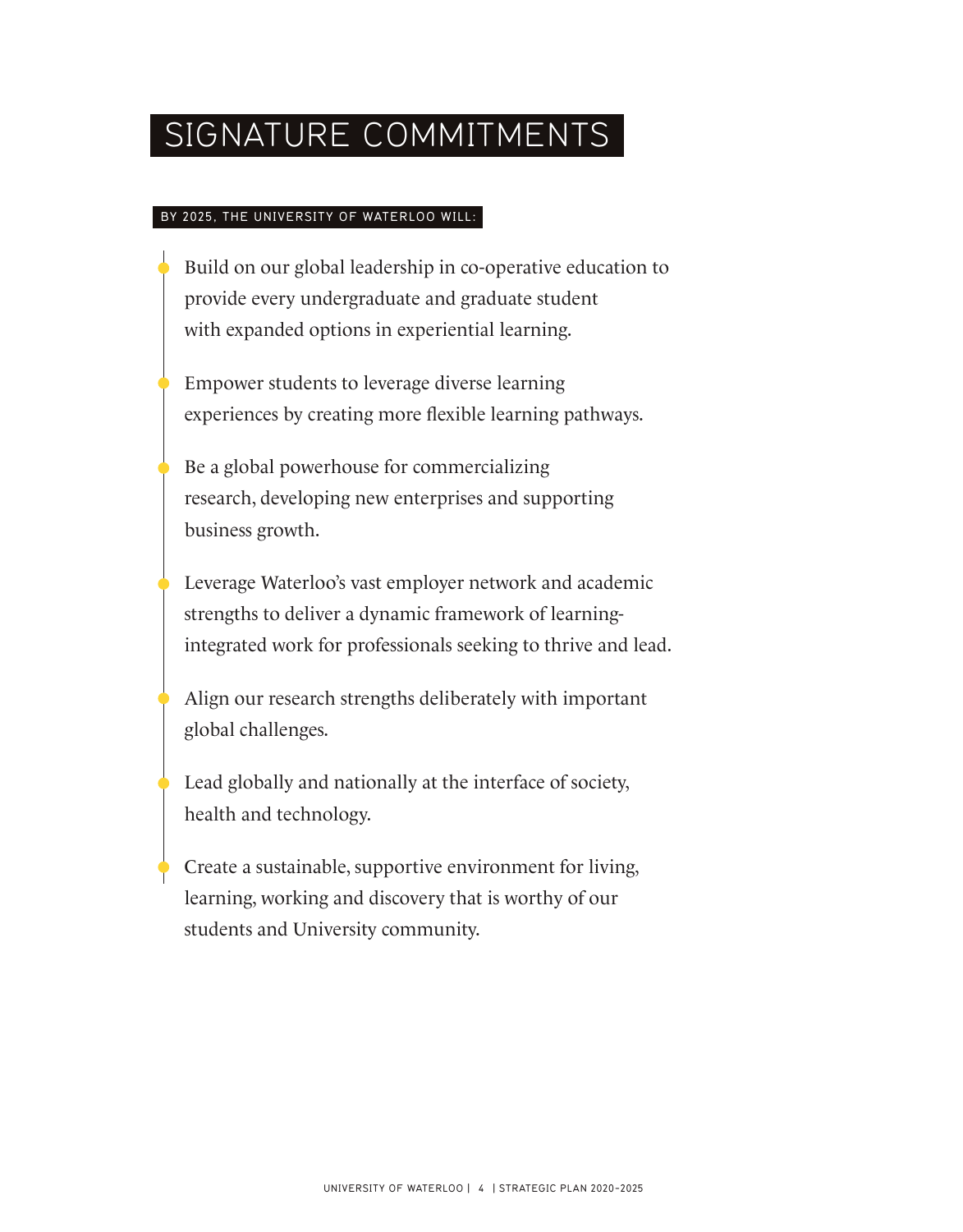# **OUR VISION**

### Waterloo: Connecting imagination with impact for a better world.

In this strategic plan, we are building on our unconventional foundation by reimagining three broad themes for impact that will position Waterloo to develop talent for a complex future, advance research for global impact and strengthen Waterloo's sustainable and diverse communities.

These three themes share a vision for a better world that includes the broadest spectrum of innovation – from imagination to impact.

Scholars and students who want to solve the world's deepest mysteries will find a home here. Researchers and entrepreneurs seeking solutions to climate change and other complex health, social or environmental problems will pursue their passions here.

Some will thrive by following their dreams and building partnerships with industry, government or the community. While disciplinary strengths are essential, we believe many new discoveries, innovations and solutions will follow a path that cuts across traditional disciplines. All of our endeavours will grow in an inclusive community for students, faculty, staff and alumni within and beyond the borders of our campuses.

We embrace the reality of students who are both poet and marketer, engineer and activist, scientist and entrepreneur, mathematician and artist. Some in our diverse community may pursue passions in philosophy and computer science, while others blend history and health.

Waterloo will innovate for a better world by inspiring imagination and enabling our people to realize their boldest dreams.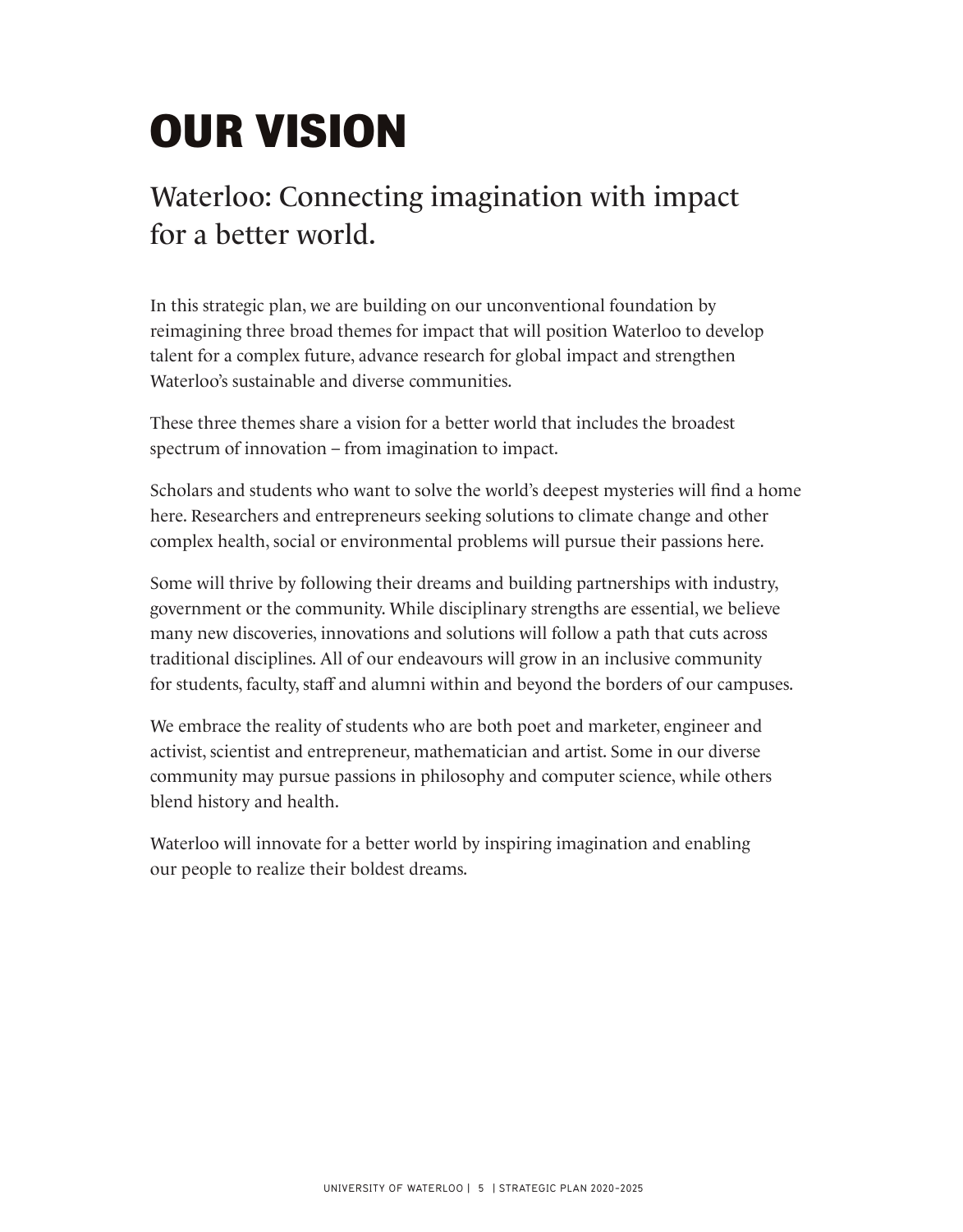# **OUR MISSION**

The University of Waterloo's mission is to advance learning and knowledge through teaching, research, and scholarship, nationally and internationally, in an environment of free expression and inquiry.

(The University of Waterloo Act)

The University of Waterloo is a signatory to the Magna Charta Universitatum which upholds four fundamental principles: moral and intellectual independence of teaching and research; the inseparable nature of teaching and research; freedom in research and teaching; and the affirmation of the vital need for different cultures to know and influence each other in the constant pursuit of universal knowledge.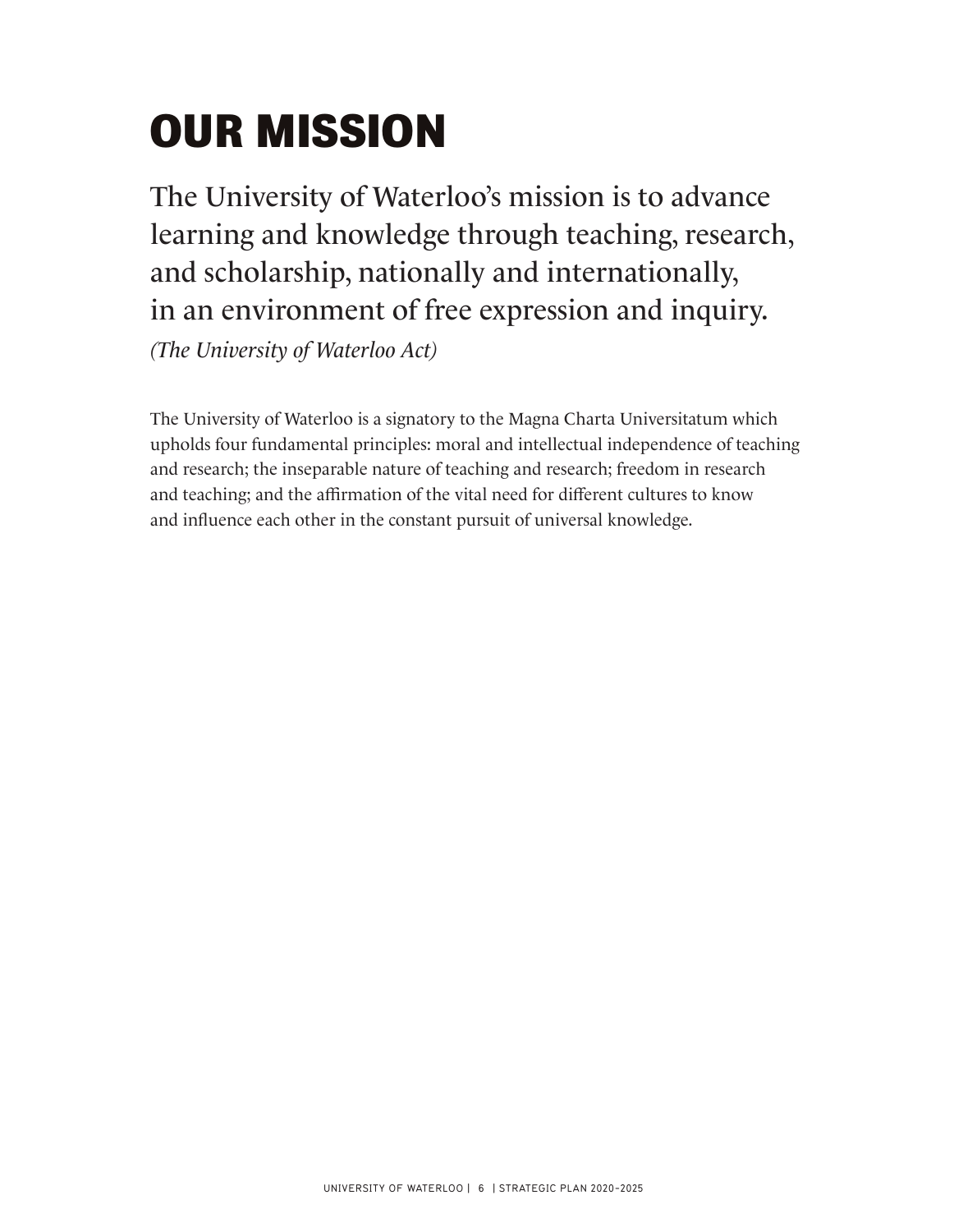# **OUR VALUES**

At Waterloo, we will navigate this age of complexity guided by our nimble culture and our shared connection to the human values of curiosity, courage, engagement and belonging.

#### WE ARE CURIOUS.

Curiosity drives the important work of fundamental research. It transforms teaching and learning and creates new connections on our campus and around the world. The same spirit of inquiry that inspires researchers to investigate the wonder of our world motivates professors to take risks in their teaching and learning practice. Curiosity drives students to build their own ventures or pursue new disciplines, while faculty and staff seek new challenges to support the University's mission and propel it forward.

#### WE ARE COURAGEOUS.

Waterloo's founders made the courageous decision to step outside centuries of university tradition by integrating co-operative education with academic excellence. Our innovative culture is also rooted in the unorthodox decision to grant researchers ownership of intellectual property. A culture of tenacity and risk-taking, which has transformed this region into a technology hub for innovation, will drive Waterloo forward with integrity and purpose as we seek solutions to important problems on our campus and in the world.

#### WE ARE ENGAGED.

In the 1950s, the University of Waterloo's founders took note of the global space race. They examined Canada's growing postwar economy. They listened to the needs of leaders in Waterloo region and created a unique university. Connecting with our community and being engaged nationally and globally is part of Waterloo's foundation. As we grapple with complex sustainability issues and environmental, geopolitical and technological changes in our society, we will continue Waterloo's tradition of looking outward for the betterment of humanity, with our willingness to engage in the most pressing challenges in our own community.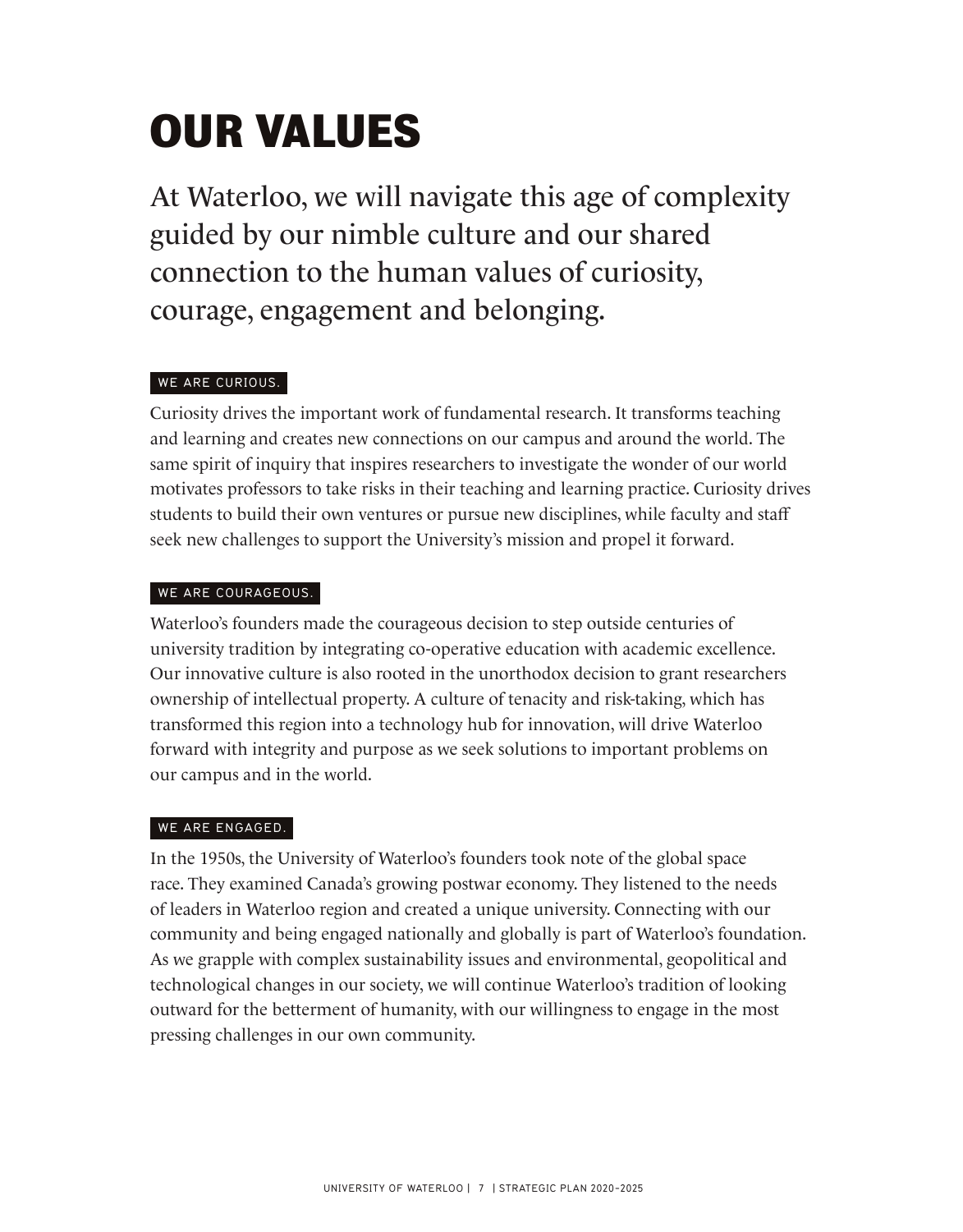#### WE ALL BELONG.

We value each other as individuals. In our pursuit of excellence, we create conditions for everyone to flourish. We know that academic rigour and genuine care and concern can co-exist. The University of Waterloo celebrates campus members and our alumni while striving to proactively find, prevent and remove barriers so everyone can achieve their full potential. Diverse voices and perspectives enrich our teaching and research. Waterloo honours the complexity that distinct cultures and multiple identities and views bring to the vital work of teaching and research in our society. Achieving a positive learning experience requires a proactive community that demonstrates genuine care, concern and respect for all members and the world in which we live.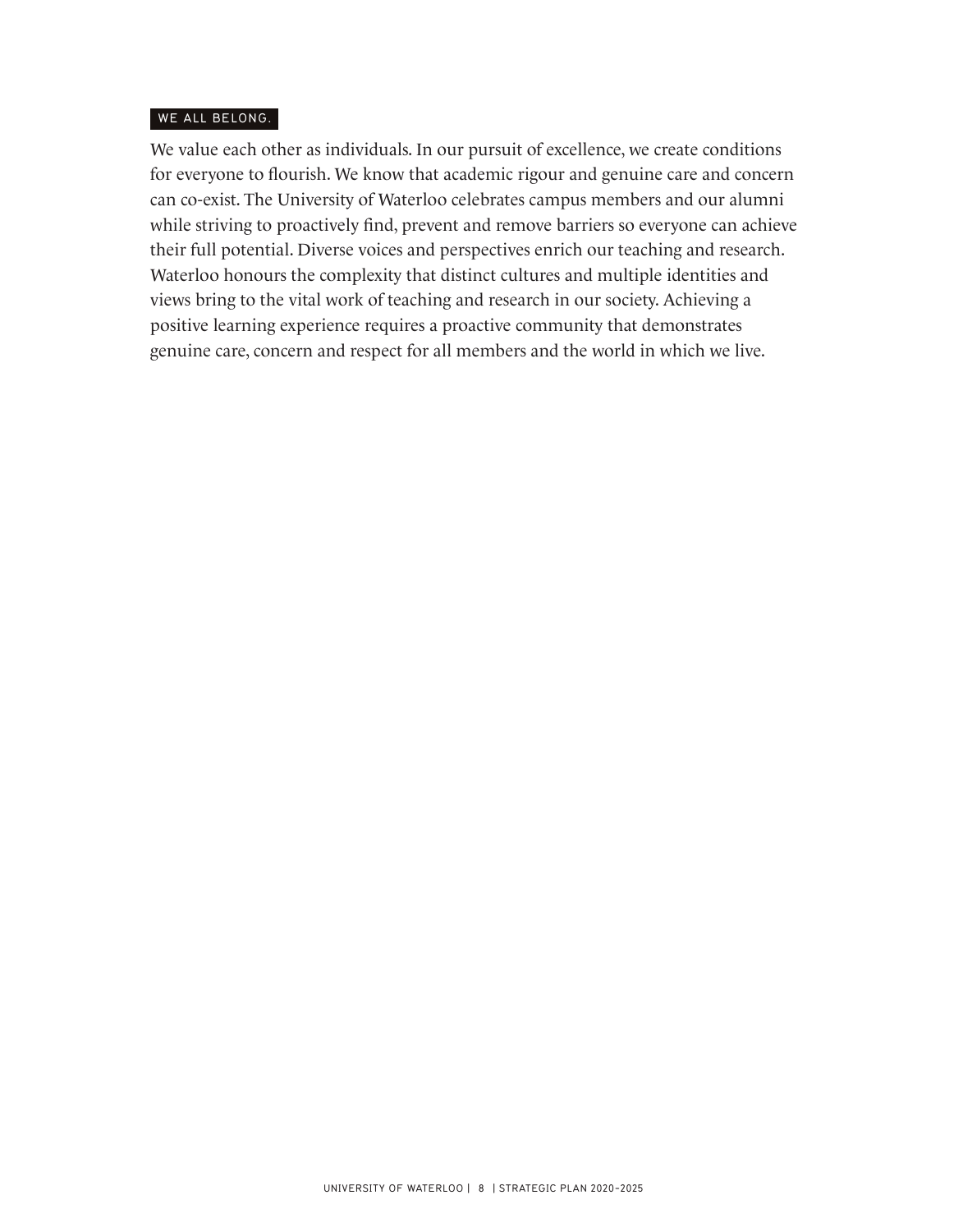# **IMPACT THEMES**

At Waterloo, we believe that society advances when universities are connected to the community, industry and policy-makers who shape our country and the world.

Learners want relevant, authentic experiences that will prepare them for a complex future. Employers want talent that can adapt to and lead change. Rapid technological, environmental and societal changes call us to work in new ways – across disciplines, borders and sectors – to find solutions to complex challenges of the future. All of this must happen within a diverse environment so everyone can participate to their full potential for optimal solutions.

When we reflect on Waterloo's past we can be confident that we have understood risk, embraced change and delivered results. But now is the time for renewal. New forces of change – economic restructuring, an aging society, political instability and rapid advances in technology – call us to reimagine our role as an architect of Canada's future.

Our vast employer network, grown through our co-operative education program, will continue to give our students an advantage as they push their talent beyond conventional boundaries. Waterloo's tradition of experiential learning challenges our diverse professors to think beyond the classroom. It inspires our researchers and enriches our globally renowned entrepreneurial ecosystem.

Waterloo will build on our foundation to mobilize change at the intersection of three theme areas, all with local and global impact:

- $\overrightarrow{D}$  Developing talent for a complex future
- $\overrightarrow{\phantom{a}}$  Advancing research for global impact
- Strengthening sustainable and diverse communities

Our focus on internationalization and interdisciplinarity will enrich new thinking in these three theme areas. Attracting talent from around the world creates a dynamic teaching environment that catalyzes learning with cultural awareness. Students will learn in a variety of disciplines and become more attuned to our complex world, while researchers will break down barriers between disciplines to identify and solve complex problems. Diversity will support transformation as we meet the challenges of our future.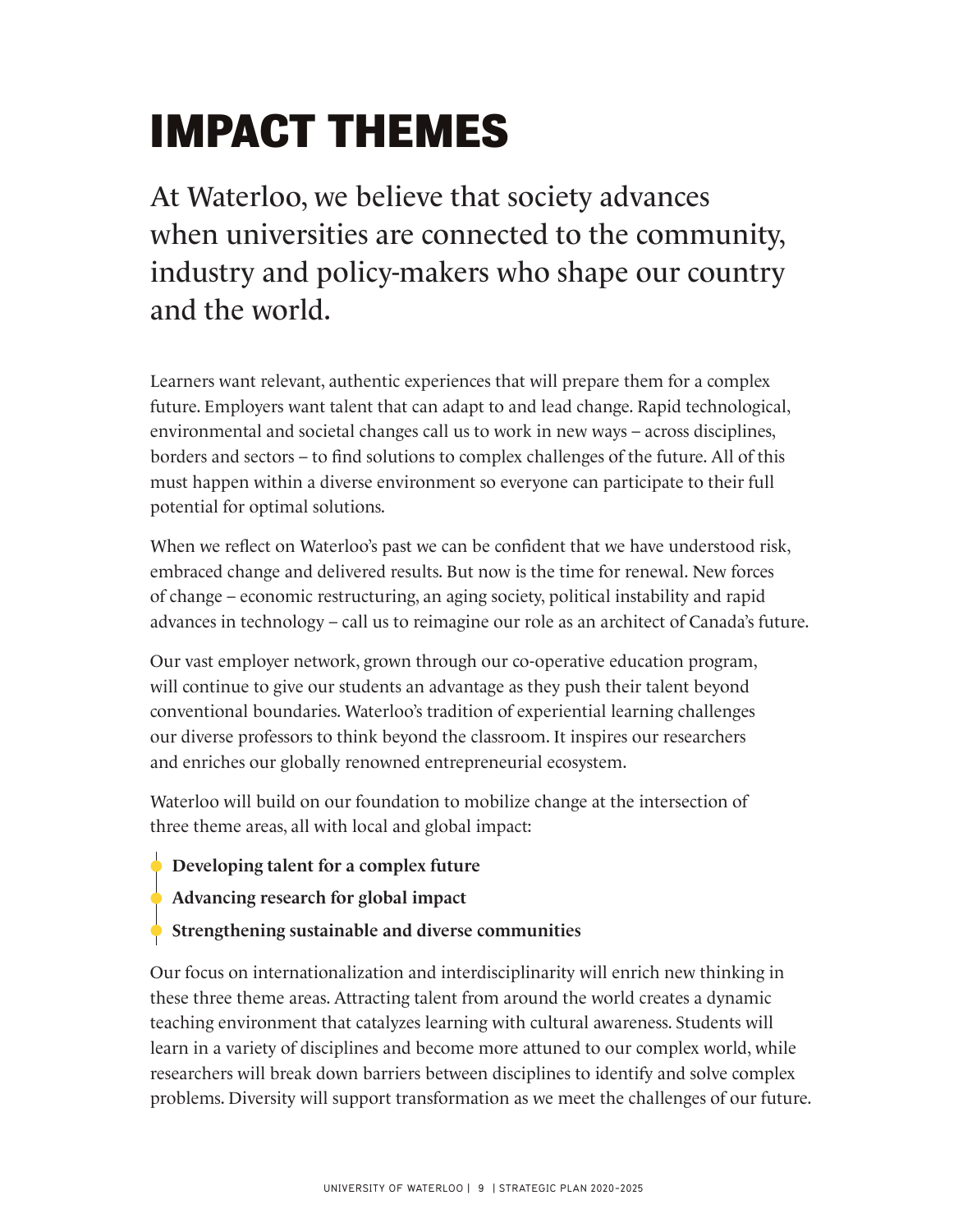Internationalization will bring diverse talent from around the world to our campus while giving students and researchers more opportunities to build relationships globally. Innovation underpinned by internationalization and interdisciplinarity will help Waterloo take an even more prominent role on the world stage.

### DEVELOPING ADVANCING TALENT FOR A RESEARCH FOR **COMPLEX FUTURE All Powerhouse for All ACCOBAL IMPACT**

with experiential methods of the enterprises and input important global learning options  $\frac{1}{2}$  business growth  $\frac{1}{2}$  (challenges) learning options

Empower students to create more flexible learning pathways

//commercializing//<br>research, developing Provide every student  $\frac{p}{p}$  research, developing  $\frac{p}{p}$  ////////////////// important qlobal/

> Internationalization Interdisciplinarity Innovation

dynamic framework interface of society, of learning-integrated health and technology work for professionals

Deliver a Lead at the

Create a supportive environment for living, learning, working and discovery

STRENGTHENING SUSTAINABLE AND DIVERSE **COMMUNITIES**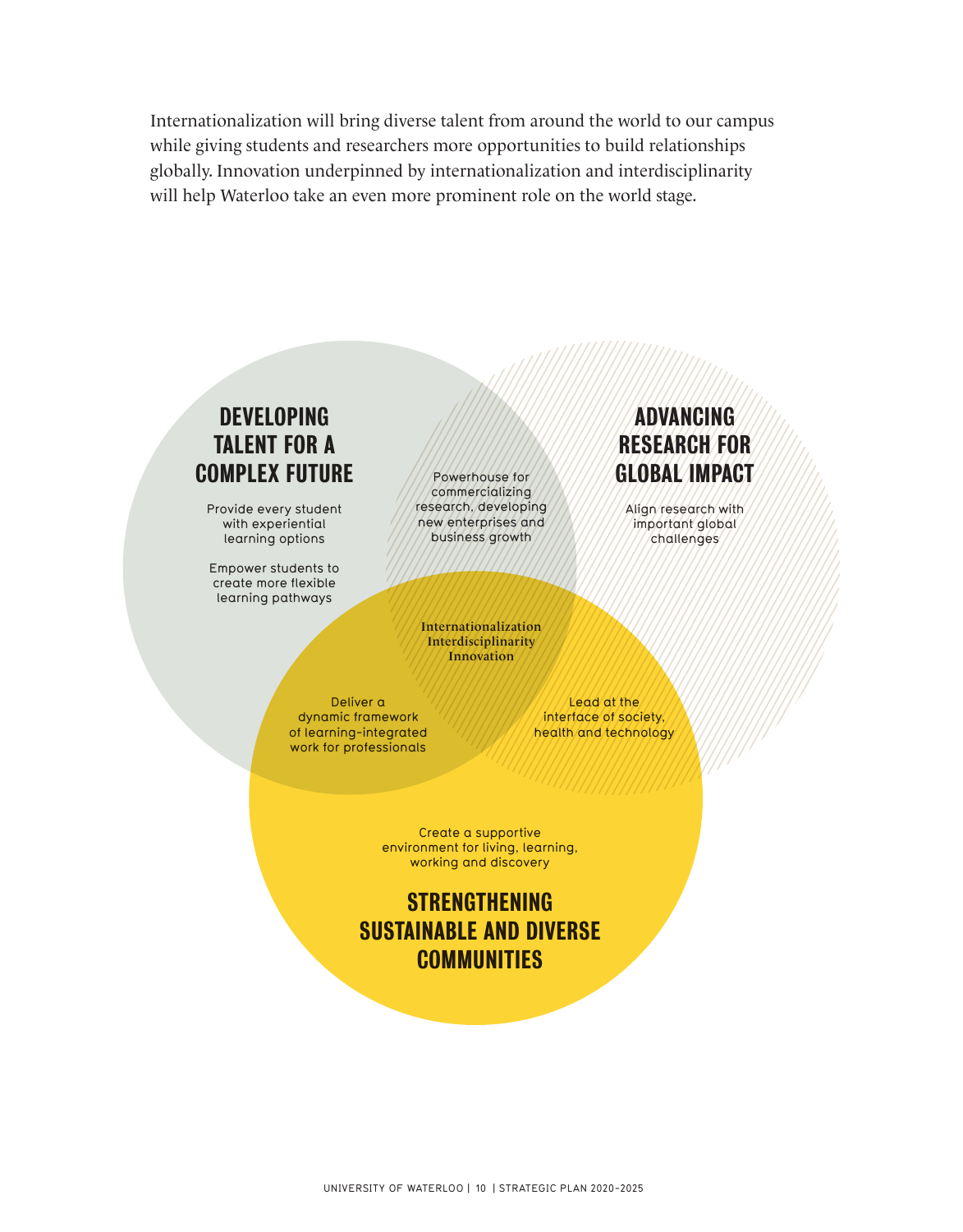## **DEVELOPING TALENT FOR A COMPLEX FUTURE**

### Learners will have to apply knowledge in contexts we cannot even imagine today.

Waterloo is preparing people to lead in a future that promises great opportunity and waves of disruption. The talent we develop at Waterloo will continue to have an impact in our region and around the world.

Our vision for the future places learners at the centre of everything we do. Waterloo will foster an integrated learning environment that is powered by curiosity, informed by research and transformative in practice.

Students must be prepared for an age of rapid technological, environmental and economic shifts. Our graduates will have to apply knowledge in contexts that we cannot even imagine today. No industry or career pathway will be immune to the changes. Canada and the world will need creative minds who can navigate diverse identities and leverage new knowledge to create sustainable, prosperous communities.

Teaching and learning at Waterloo will be interdisciplinary and international. Students will be empowered by supportive connections within and outside our University community. Today, Waterloo is a global leader in work-integrated learning. By 2025, Waterloo will also be a premier provider of learning-integrated work to support professionals and others who need to reskill and reimagine their careers.

We will build on our global leadership in co-operative education with a commitment to provide every undergraduate and graduate student with expanded options in experiential learning by 2025. We are also committed to empowering students to create more flexible learning pathways aligned with the future of work and learning.

We know first-hand how extra-curricular experiences such as community engagement, student leadership, athletics and the arts enrich learning. Waterloo will embrace bold new approaches in and out of the classroom in a caring environment that empowers future leaders with durable skills that include critical thinking, cultural competence and resilience.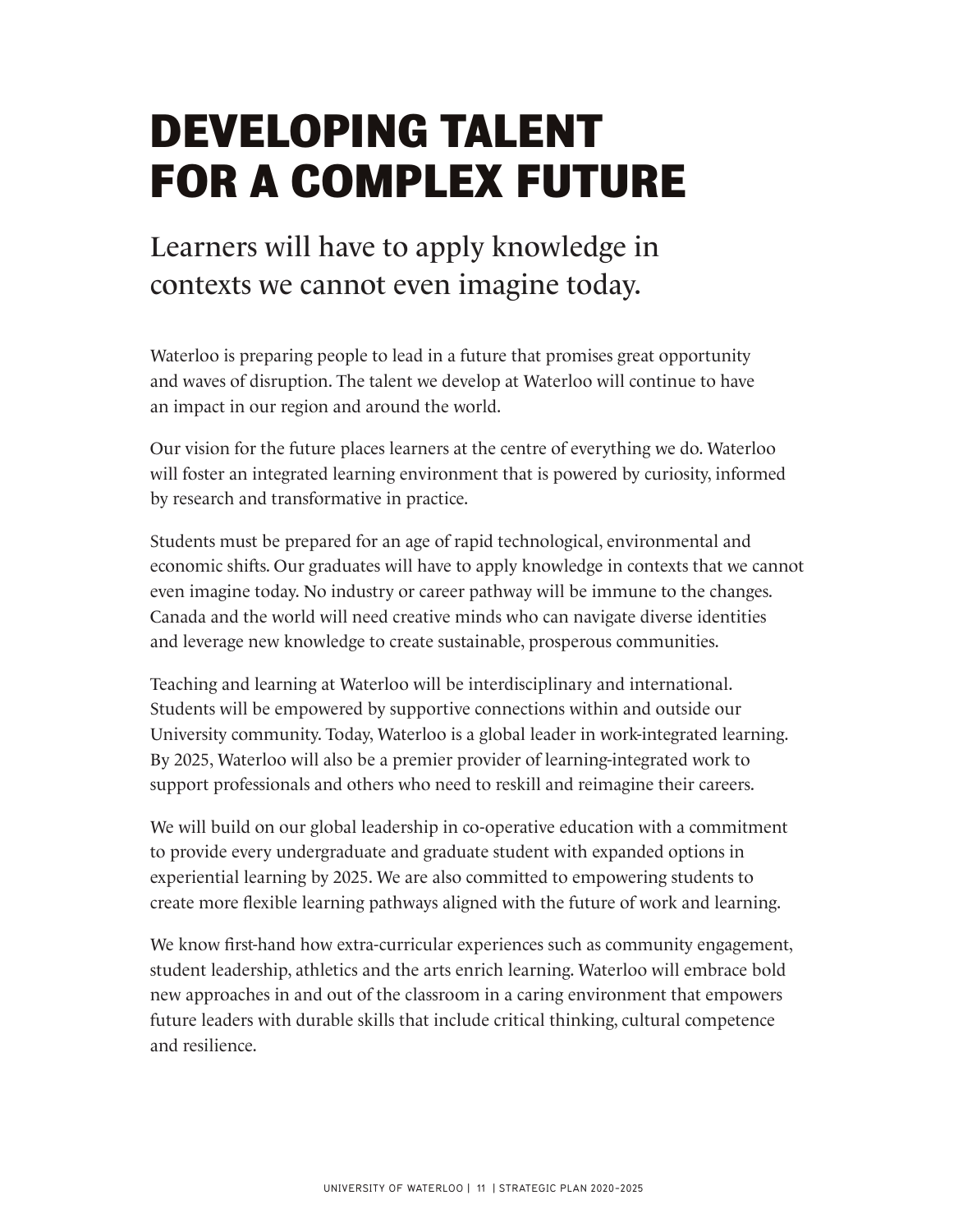### Developing talent for a complex future: **GOALS AND OBJECTIVES**

#### GOAL

Educate global citizens for the future of work and learning to thrive in an age of rapid change by putting learners at the centre of everything we do.

#### OBJECTIVES

- › Increase flexible curricula that stimulate reflective, deep learning and develop competencies to address global challenges and opportunities.
- › Promote quality and innovation in teaching and learning and support infrastructure, policy and practice that remove systemic barriers.
- › Find new ways to work together and remove barriers to collaboration, interdisciplinarity and the integration of knowledge.
- › Continue to advance an agile, technology-enabled learning ecosystem that supports high-quality, open content and digital learning options.
- › Further enhance the "Business at Waterloo" programming model to inspire people to lead in a rapidly changing economy.

#### GOAL

Continue to lead the world in co-operative education and support the workforce of the future through fully integrated academic and experiential learning opportunities.

- › Leverage Waterloo's employer, industry, government and alumni networks to enhance our connection to the community, Canada and the world.
- › Continue to demonstrate global prominence in the development, recruitment and retention of future-ready talent, with a focus on building a diverse workforce.
- › Increase interdisciplinary opportunities for co-op students to gain locally and globally relevant research experience.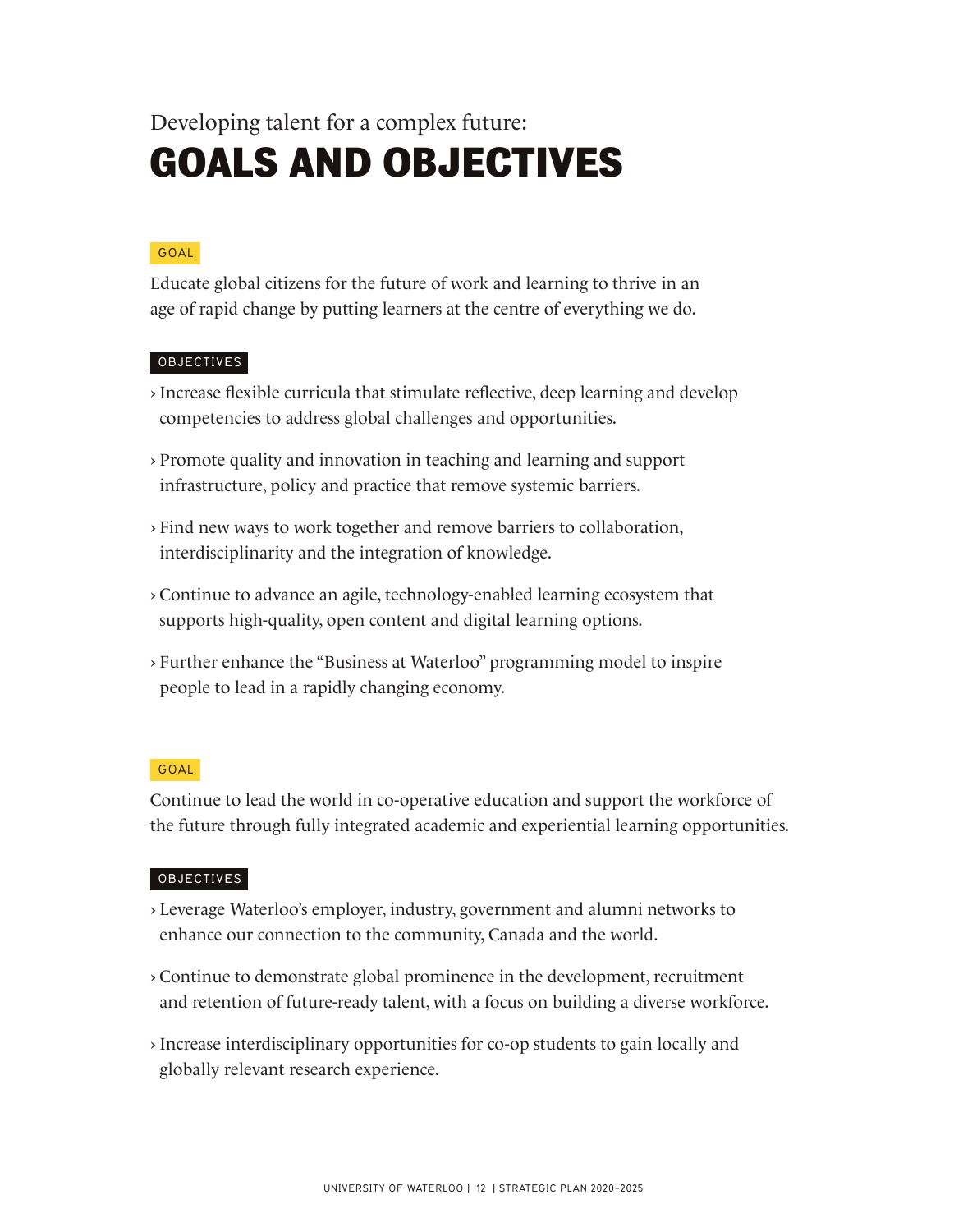#### GOAL

Establish a unique Waterloo approach to support learning at various stages of individuals' professional lives.

#### **OBJECTIVES**

- › Establish a lifelong learning centre that will enable and encourage our alumni and other professionals to reskill in a society that increasingly requires continuous learning.
- › Leverage and optimize government, industry and community partnerships and engage alumni in lifelong learning relationships.

#### GOAL

Enhance graduate and post-doctoral studies by emphasizing the unique attributes of the University of Waterloo and our talented and diverse graduate student community.

- › Grow work-integrated learning opportunities in graduate studies.
- › Increase the availability and depth of partnerships with external agencies to advance applied research and learning opportunities for graduate students, post-doctoral scholars and faculty.
- › Foster an interdisciplinary environment for graduate students and post-doctoral scholars to increase the impact of their work.
- › Strengthen academic, personal and professional supports for our graduate student community.
- › Stimulate opportunities for interdisciplinary research by developing more flexible graduate programs.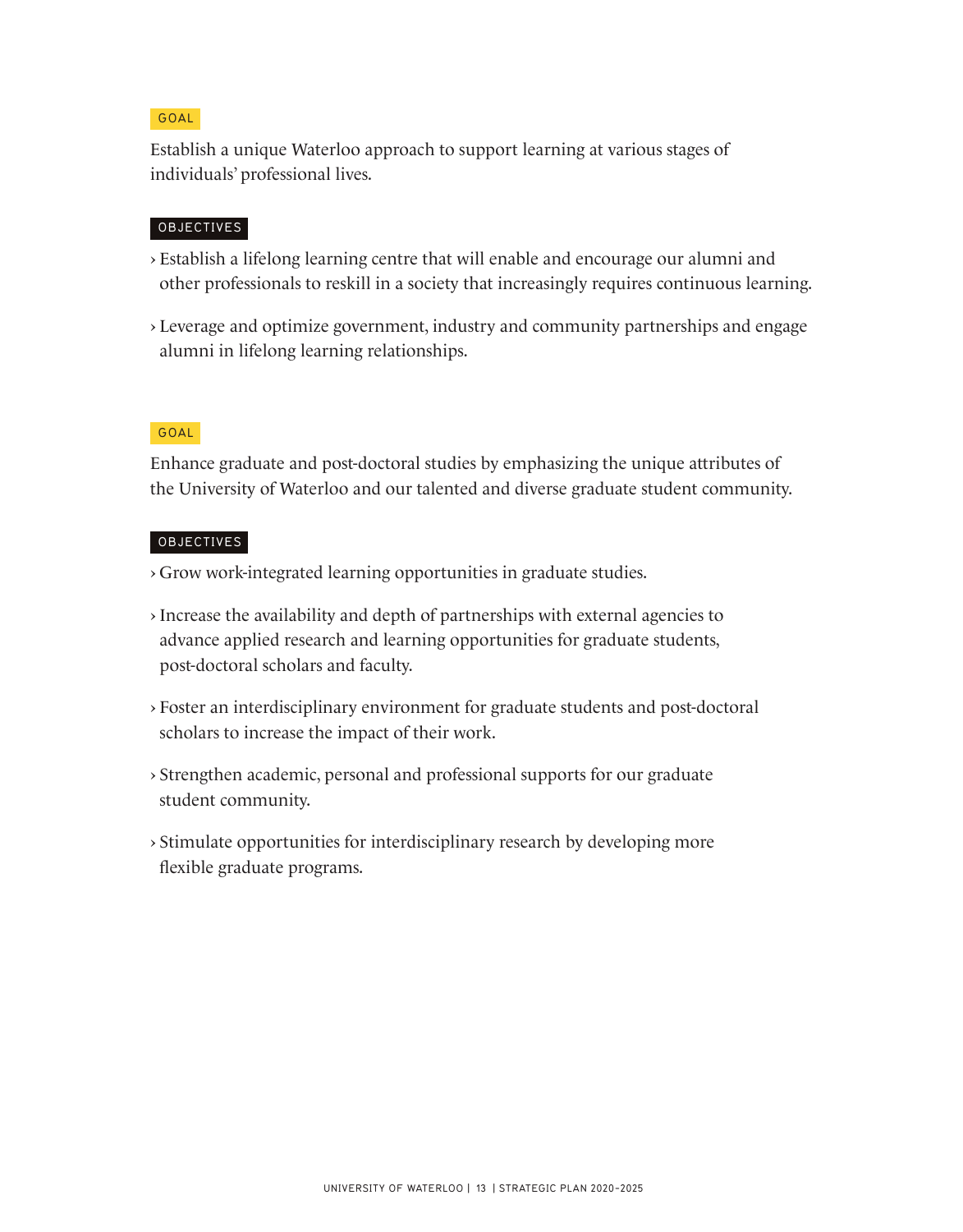# **ADVANCING RESEARCH FOR GLOBAL IMPACT**

Waterloo's research environment is uniquely energized by co-operative education and entrepreneurship.

As a comprehensive, research-intensive university, Waterloo researchers embrace all forms of scholarship from curiosity-based inquiry to reflective scholarship and applied research. Waterloo's strong research culture is accelerated by our vibrant and dynamic fundamental research foundation.

#### WATERLOO WILL:

 $\bullet$  accelerate opportunities to lead in new and emerging research areas while building on our curiosity-based and fundamental, discipline-specific strengths.

Our commitment to solving important problems in an integrated way – one that encompasses disciplinary and interdisciplinary research, experiential learning and all forms of entrepreneurship – is our defining approach to improving society.

Our research community has a unique perspective on real-world problems that is shaped by fundamental research excellence and the deep industry and community partnerships of our renowned co-operative education program.

By 2025, we are committed to aligning our research strengths deliberately with important global challenges:

- $\triangle$  Quantum science, nanotechnology, connectivity and telecommunications
- **Water, energy and climate: sustainability, security, infrastructure**
- Information technology and its impact, including intelligent systems, human-machine interfaces, cybersecurity, privacy and data science
- $\bullet$  Robotics and advanced manufacturing
- Health technologies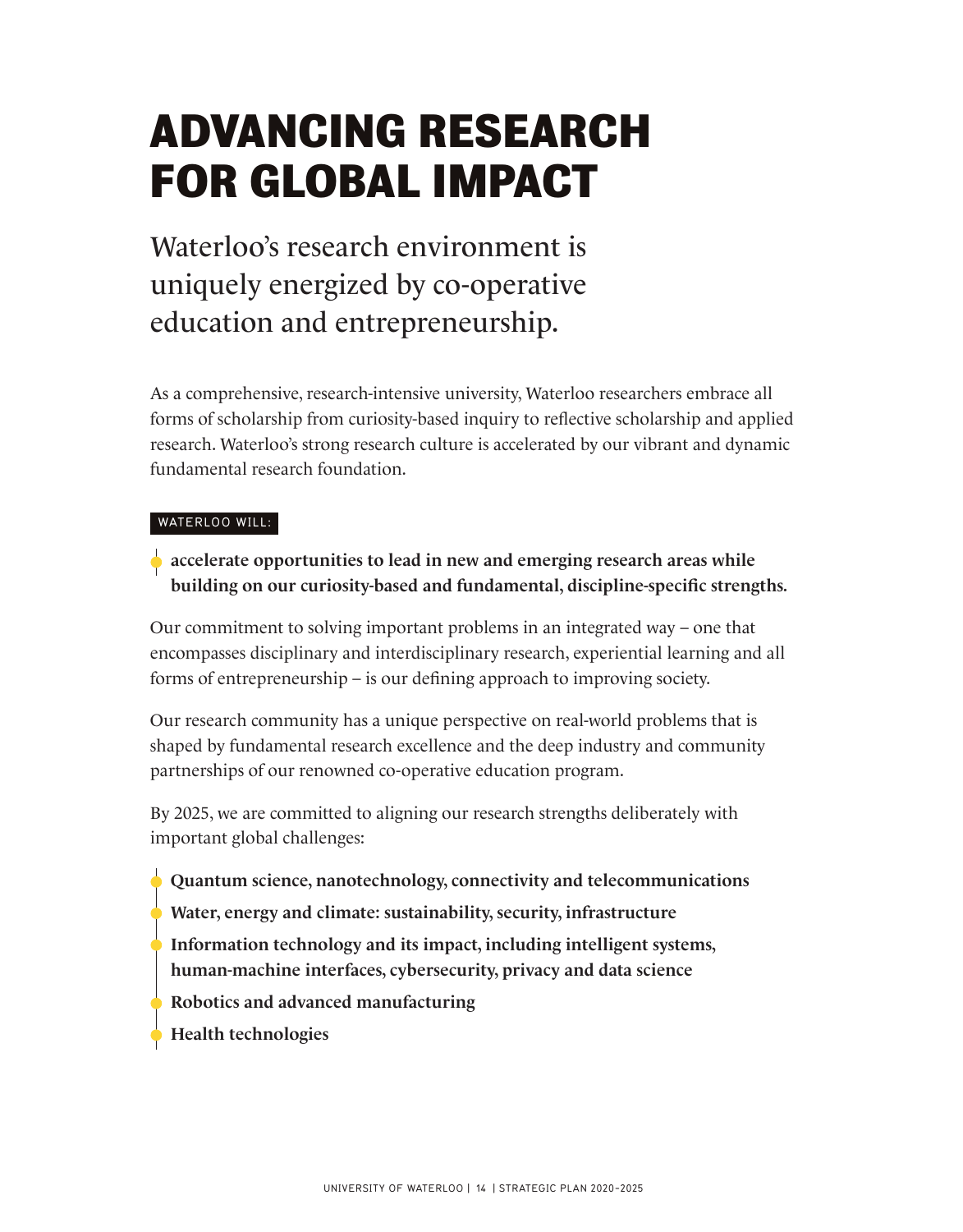Addressing global challenges requires us to consider the key pillars that support this plan and their context: interdisciplinarity, internationalization and innovation. Importantly, the plan recognizes that success requires us to:

#### understand and enhance human experiences and address the human dimensions of global challenges and examine ways to translate knowledge for governance and policy.

This will require the talents of leading Waterloo researchers in disciplines ranging from the humanities, social sciences, environmental studies, applied health sciences, the arts, science, engineering and mathematics, from fundamental research to policy development.

By 2025, Waterloo is also committed to being a global powerhouse for commercializing research, developing new enterprises and supporting business growth.

Technology is a critical tool for solving some of the world's problems, but so too are the policy changes and critical interventions that come from reflective scholarship. By 2025, Waterloo will lead nationally and globally at the interface of society, health and technology. By leveraging its research strengths in technology and the social, economic, biological and environmental determinants of health, Waterloo will lead in securing healthy futures for local and global communities.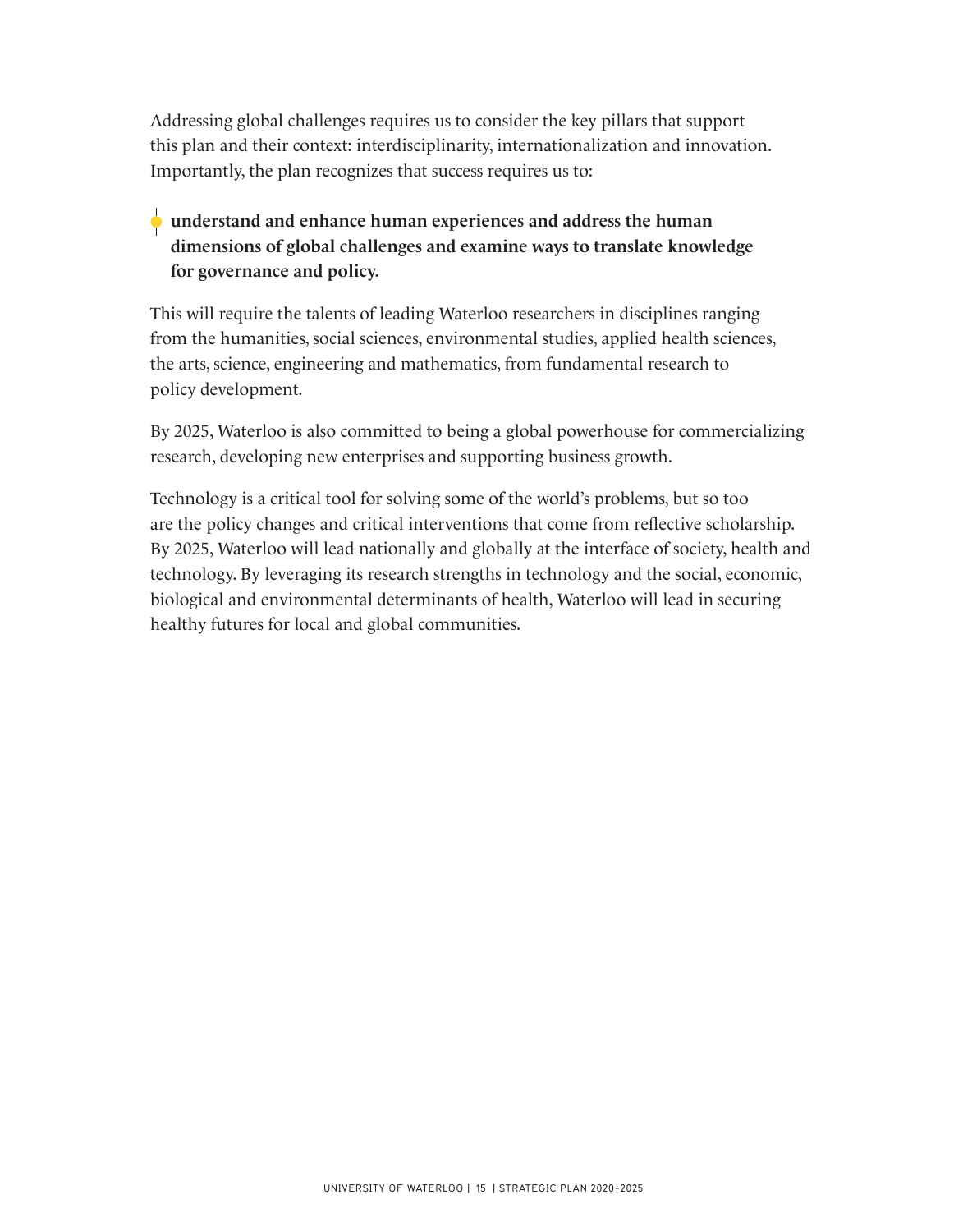#### Advancing research for global impact:

### **GOALS AND OBJECTIVES**

#### GOAL

Waterloo will use its disciplinary and interdisciplinary strengths to solve increasingly complex, real-world problems.

#### OBJECTIVES

- › Lead nationally and globally at the interface of society, health and technology by establishing an interdisciplinary institute that builds on Waterloo's academic and research strengths in technology as well as the determinants of health.
- › Create tomorrow's research leaders by attracting and retaining outstanding, diverse research faculty, graduate students and post-doctoral scholars from around the world.
- › Explore opportunities to create cross-Faculty, interdisciplinary research teams that use disciplinary strengths to address problems of societal importance.
- › Prioritize Waterloo's international partnerships to maximize impact for the global good.

#### GOAL

Achieve greater research impact by leveraging Waterloo's partnerships.

- › Strengthen and increase formal partnerships with strategic research partner institutions.
- › Increase private-sector partnerships to develop and deploy new technologies that enhance the competitiveness and innovation of Canadian business.
- › Increase partnerships with the public and not-for-profit sectors to catalyze important policy development.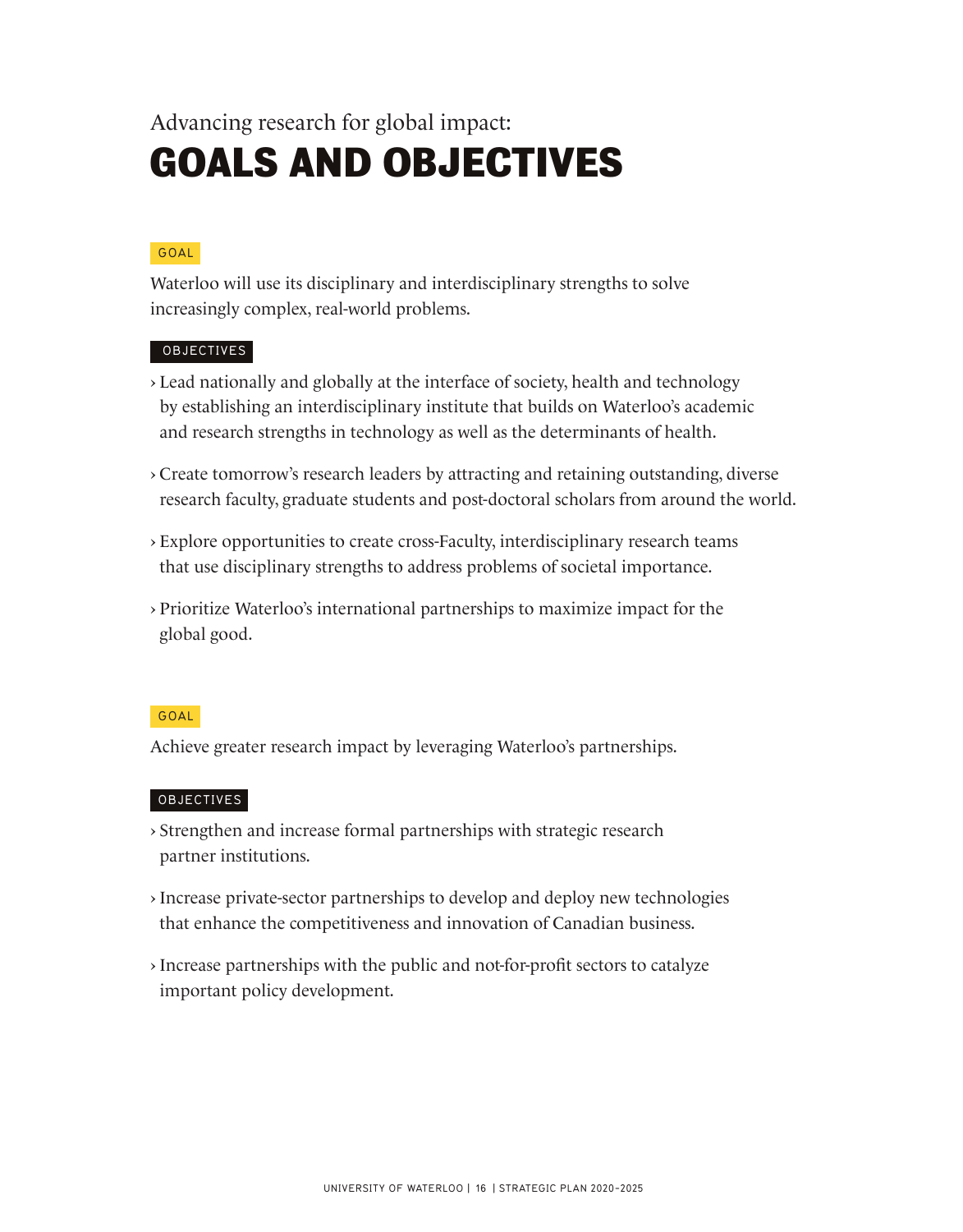#### GOAL

Propel Waterloo's global leadership in innovation, entrepreneurship and social impact.

- › Create interdisciplinary teams to engage with important sectors of Canada's economy to solve problems of common interest to the sector.
- › Increase infrastructure that supports commercialization and policy application of transformational research.
- › Establish a fund to provide commercialization internships for students, protect intellectual property and launch startup ventures.
- › Leverage alumni, research and industry networks to expand entrepreneurial opportunities for members of the Waterloo community.
- › Foster an engaged, nimble and open environment that stimulates entrepreneurial pursuits.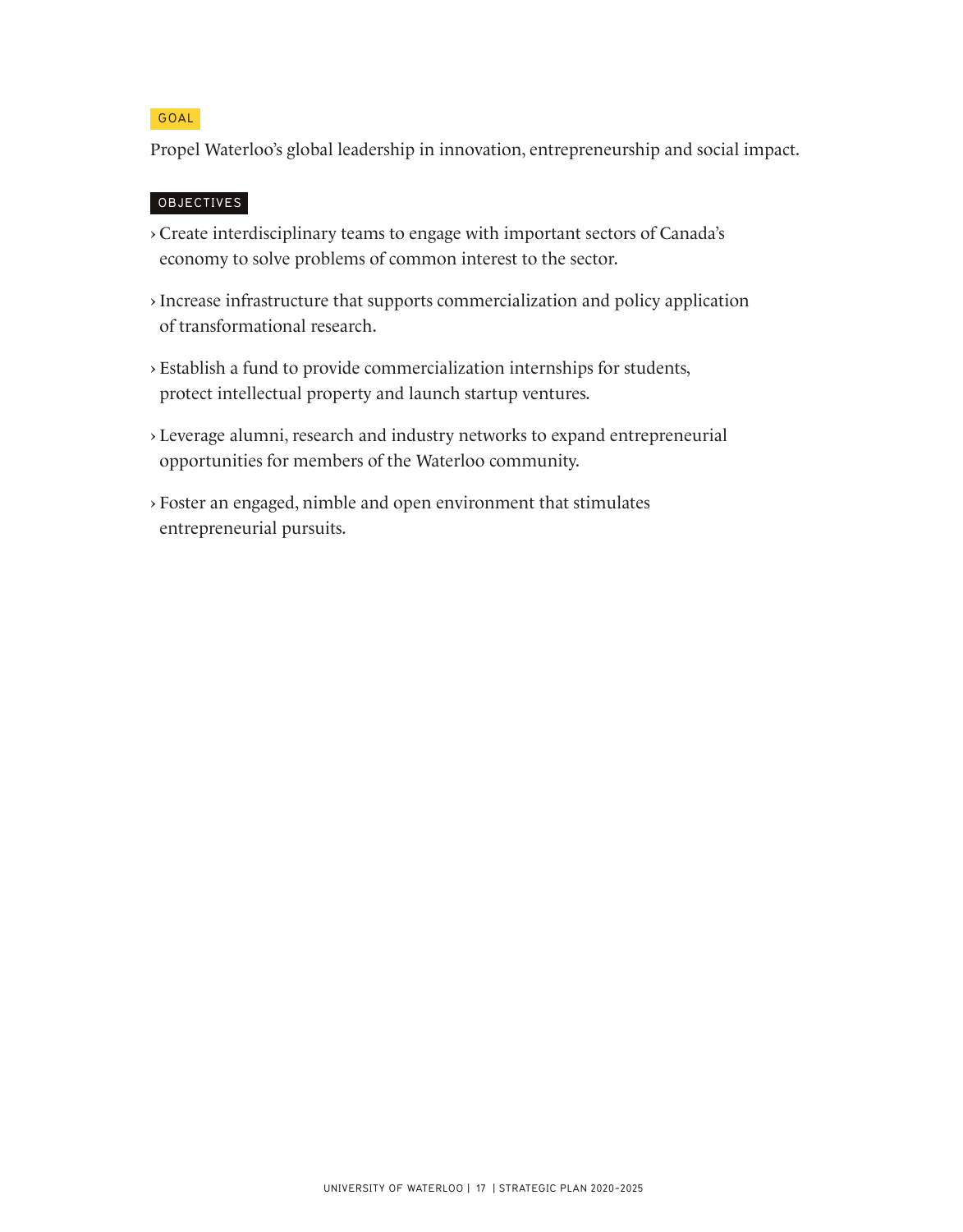# **STRENGTHENING SUSTAINABLE AND DIVERSE COMMUNITIES**

Waterloo will make an impact on its campuses and around the world by fostering inclusivity, a sense of belonging and a culture of involvement.

Our community is a beacon for some of the brightest minds in the world, but it is also more.

Our community has young people who are the first in their families to attend university. There are individuals from racialized groups whose voices have been marginalized. Indigenous people live and work here. There are diverse individuals of many genders and sexual identities. There are international scholars who have left family behind to pursue their passions. Our community includes people with various abilities and distinct mental health experiences that result in different experiences of our campuses.

We all belong here.

The University is committed to living our shared responsibilities by building communities that imbue every aspect of our institution's mission with genuine care and concern for our students, faculty, staff, alumni and the world in which we live. As a leading institution mobilizing knowledge and research related to the United Nations Sustainable Development Goals, Waterloo is committed to sustainability within and beyond our campus borders.

We include those who live and work on our campuses and in our alumni communities in Waterloo region and around the world. We particularly recognize Indigenous students, faculty, staff and alumni. We are committed to learning about the rich history and culture of Indigenous people of this land and an institutional response to the Truth and Reconciliation Commission's calls for action.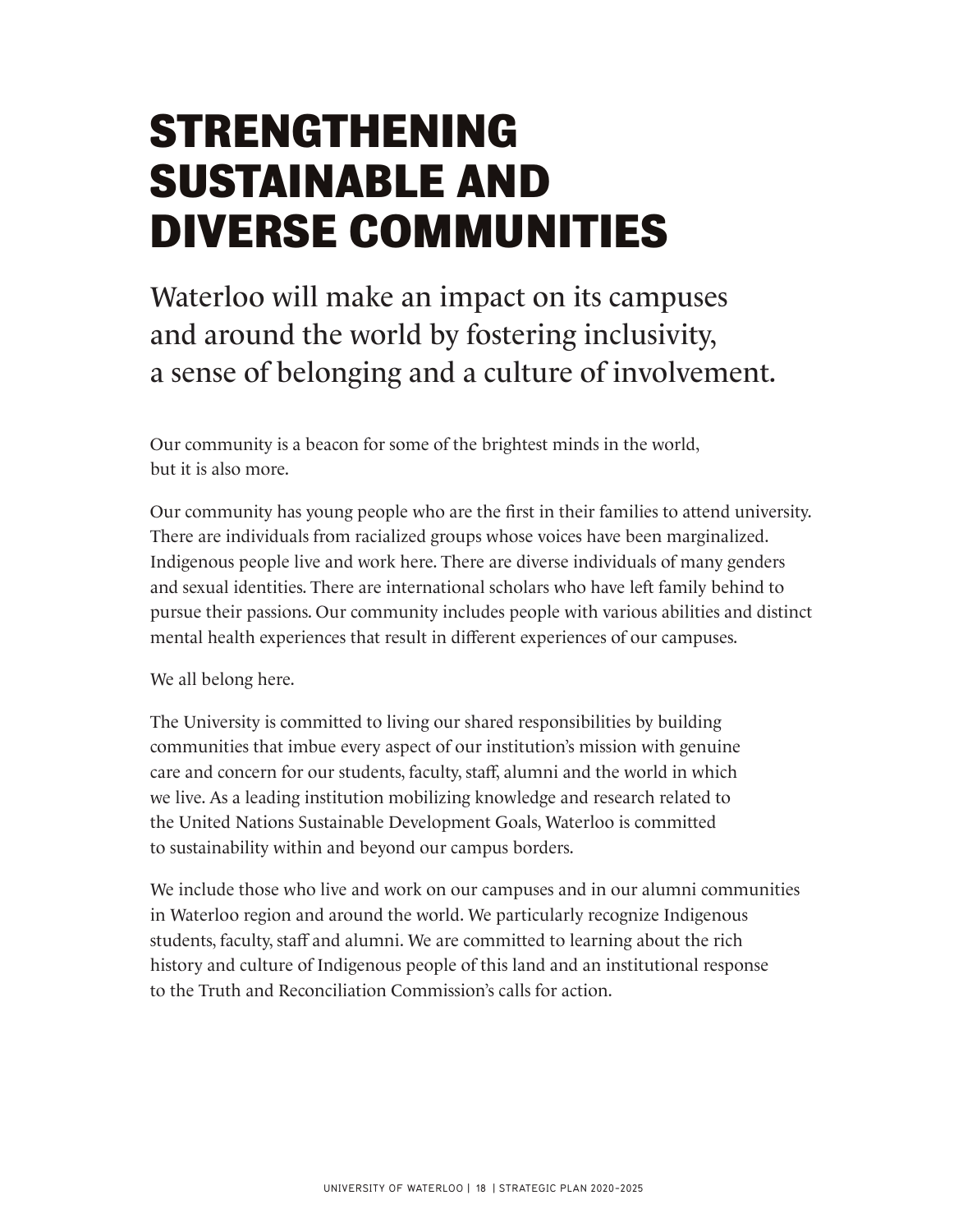#### OUR RESPONSIBILITY TO STUDENTS

We hold a particular responsibility to our students that is reflected in our teaching mission and commitment to build diverse communities. We know that opportunities for enrichment outside the classroom in extra-curricular activities such as athletics, the arts, student government and our community are vital to student growth. We are committed to a comprehensive approach to mental health and wellness. We strive to create a sustainable, supportive environment for living, learning, working and discovery that is worthy of our students and University community.

The innovative spirit that has distinguished Waterloo globally must now be used to advance communities that are equitable, accessible and sustainable. We recognize not everyone has had the same opportunities due to systemic, societal issues and we are committed to identifying and removing barriers so that everyone can flourish, regardless of background or identity.

We also recognize that accelerating climate change will magnify existing societal issues, with marginalized communities being among the most affected. Our students, employees, partners and stakeholders around the world will be looking to Waterloo for leadership as we model transformative changes for a sustainable future.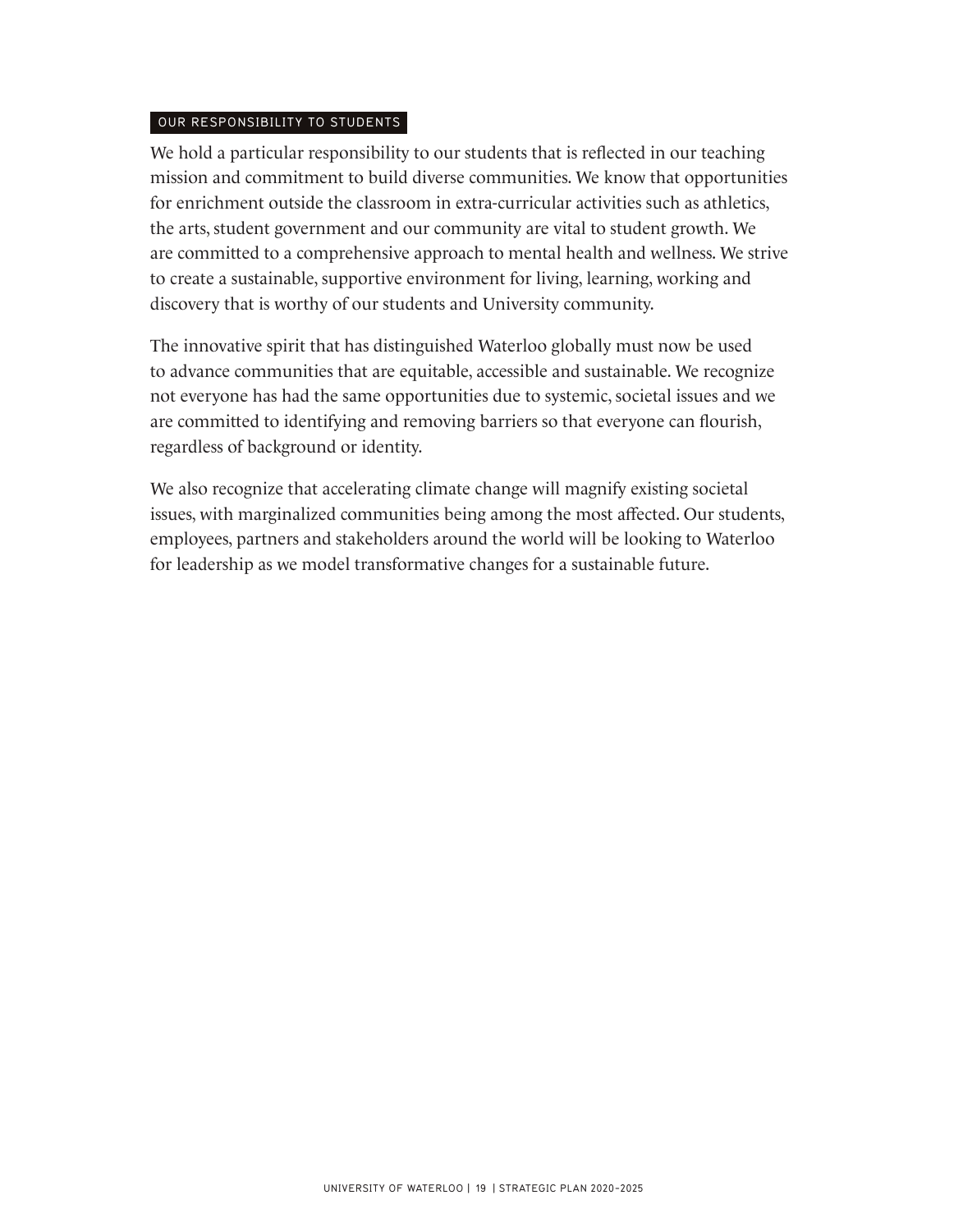Strengthening sustainable and diverse communities:

### **GOALS AND OBJECTIVES**

#### GOAL

Be a people-centered institution committed to genuine care, concern, respect, inclusivity and well-being for all.

#### OBJECTIVES

- › Working in partnership with all stakeholders, mobilize the commitments from the Okanagan Charter and Healthy Workplace statement to embed and promote sustainability and foster personal development and supportive environments for mental health and resilience, physical health, social inclusion, belonging and spiritual well-being in campus culture.
- › Nurture relationships between faculty and students to promote academic curiosity and risk-taking in a safe and supportive community of learners.
- › Create a supportive environment for international students that also celebrates their contributions to our diverse community.

#### GOAL

Foster a connected and supportive community that inspires students, faculty, staff and alumni to achieve their personal, academic and professional goals while feeling valued.

- › Intentionally develop programming to inspire collaboration for shared research, teaching, learning and community building opportunities among our students, faculty, staff and alumni.
- › Develop a culture of involvement that fosters inclusivity and a sense of belonging.
- › Sustain a meaningful relationship with alumni around the world that includes peer support, social connection and learning over their lifetime.
- › Ensure co-op students experience continued connection to the University during their work terms.
- › Broaden our understanding and engagement of communities on our campuses and with our alumni, external partners, regional, national and international communities.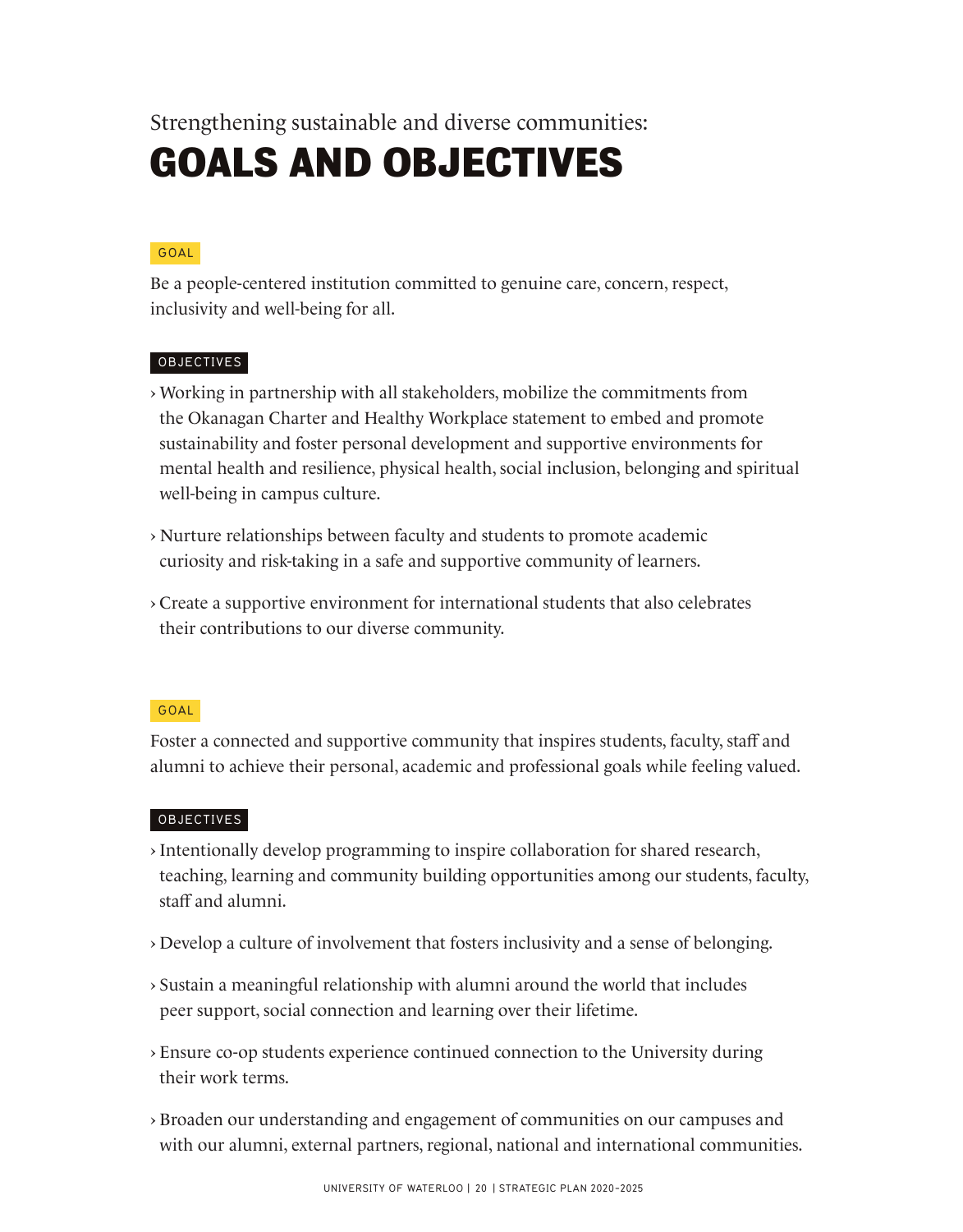#### GOAL

Promote and support Indigenous initiatives and a culture of equity, diversity and inclusivity for all.

#### **OBJECTIVES**

- › Embrace and act upon the Truth and Reconciliation Commission's recommendations and calls to action and build stronger relationships with our local Indigenous community.
- › Improve the representation, participation and engagement of equity-seeking groups within our community.
- › Advance programs, policies and processes that foster equity, diversity and inclusivity.

#### GOAL

Continue to leverage our resources to engage, develop and build our capacity and infrastructure to create a sustainable and effective institution.

- › Become a societal role model of sustainability in policy, process and practice through full implementation of the University's Environmental Sustainability Strategy and meaningful action to address climate change in our operations.
- › Leverage our entrepreneurial spirit and model organizational efficiency and sustainability in all domains of our service.
- › Ensure all campus community members understand their role in and contribute to a positive student experience.